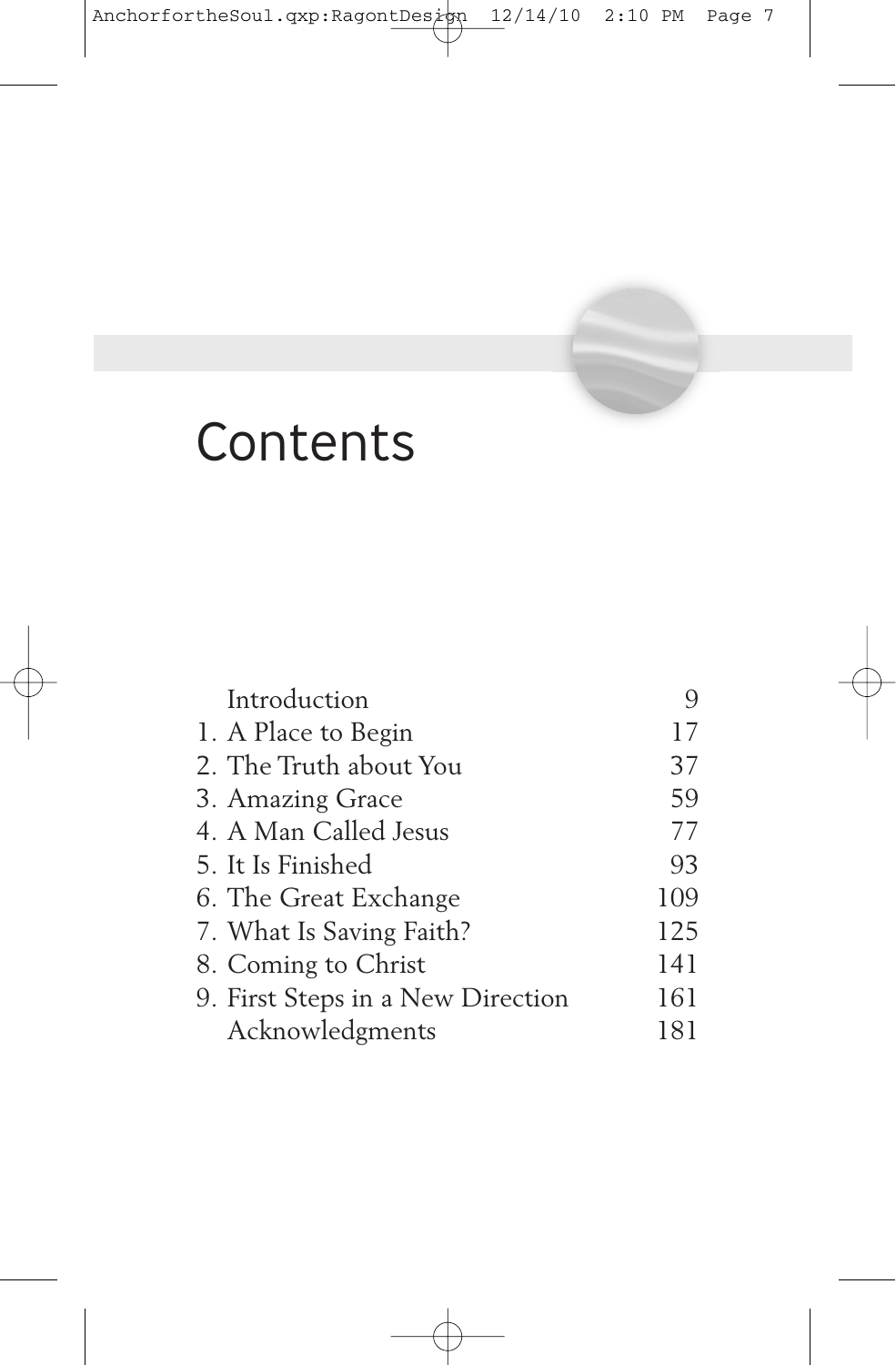# A PLACE to Begin

SUPPOSE I SAY TO YOU, "Define God in twenty words or less." And I give you thirty seconds to do it.What would you say? Could you do it? Does it seem unfair? Suppose I give you 200,000 words and thirty years.Would it be any easier? And would you come any closer to the truth?

**1**

Since God is the ultimate source of all reality, we can't really "define" Him. But we can say this: *Knowing God is the most important thing in life.* If you live thirty or forty or fifty or sixty or seventy or eighty years and you don't know God, then it doesn't matter what else you have done with your life. If you don't know God, you have missed the very reason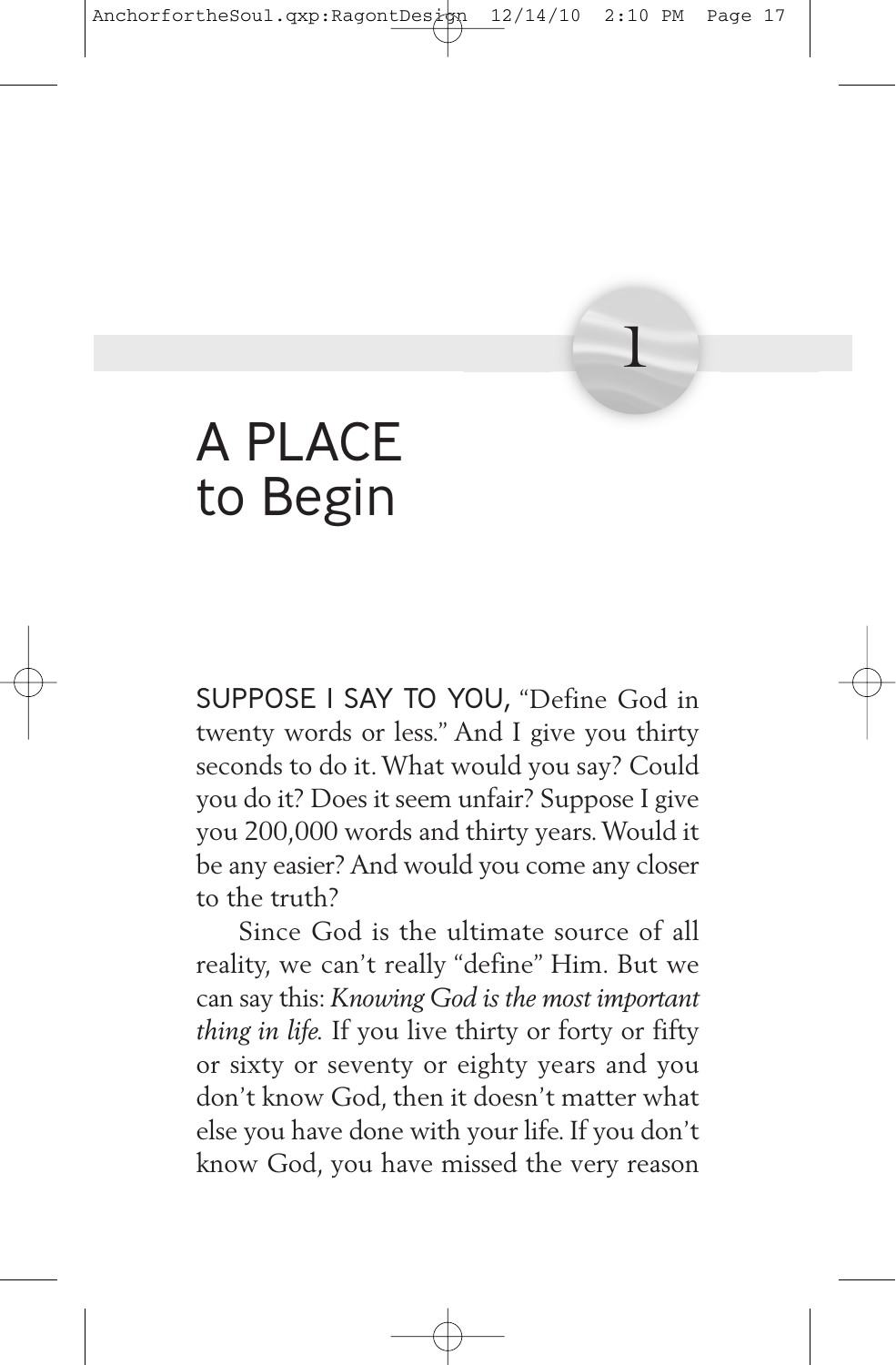for your existence. When we put God at the center of all things, then everything else finds its proper place. "The fear of the Lord is the beginning of wisdom, and knowledge of the Holy One is insight" (Proverbs 9:10). If you want wisdom, know God! If you want knowledge, seek the Lord!

If you miss out on knowing God, you have missed the central reality of the universe. Compared to knowing the One who made you, everything else is just crumbs and nibbling around the edges.

## Our Need—

## To Know the God Who Made Us

We were made to know God, and something inside every one of us desperately wants to know Him. We are incurably religious by nature. That's why every human society—no matter how primitive—has some concept of a higher power, some vision of a reality that goes beyond the natural. On one level, that explains why science has not eliminated religion from the earth. Science can never do that because technological achievement can't meet the deepest needs of the human heart.

We want to know the answers to the three most basic questions of life:Where did I come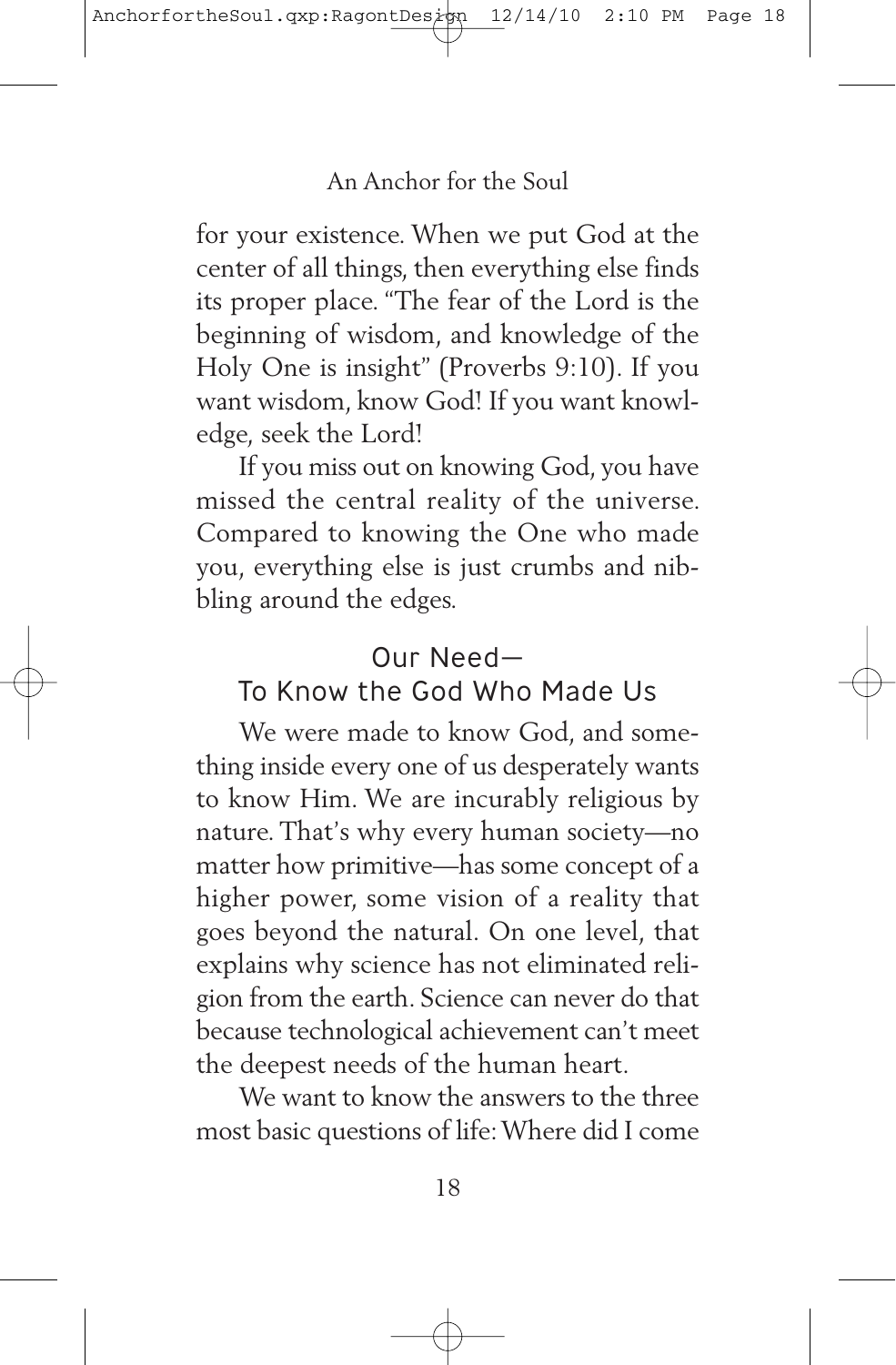from? Why am I here? Where am I going? And we will spend money, buy books, watch videos, attend seminars, search the Internet, and travel great distances to find the answers. A book claiming to report one woman's afterdeath visit to heaven climbed to the top of the best-seller list. There are even TV programs featuring mediums who claim to be able to contact dead family members. People are hungry for spiritual truth, and they will reach for anyone or anything that claims to give them an answer.

It is the same in every country and every culture. On the surface we are very different in our appearance, background, language, and customs. But dig a little deeper and you discover that basically, we are all the same. Look beneath the surface and you discover no real difference between a person born in poverty in Haiti and a corporate lawyer on Wall Street; or between a schoolteacher in Addis Ababa, Ethiopia, and a computer scientist in Singapore. Everywhere we are the same—with the same longings, regrets, dreams, and hopes; with the same need to love and be loved; with the same desire to be remembered after we die; and with the same sense that there must be a God of some kind who made us.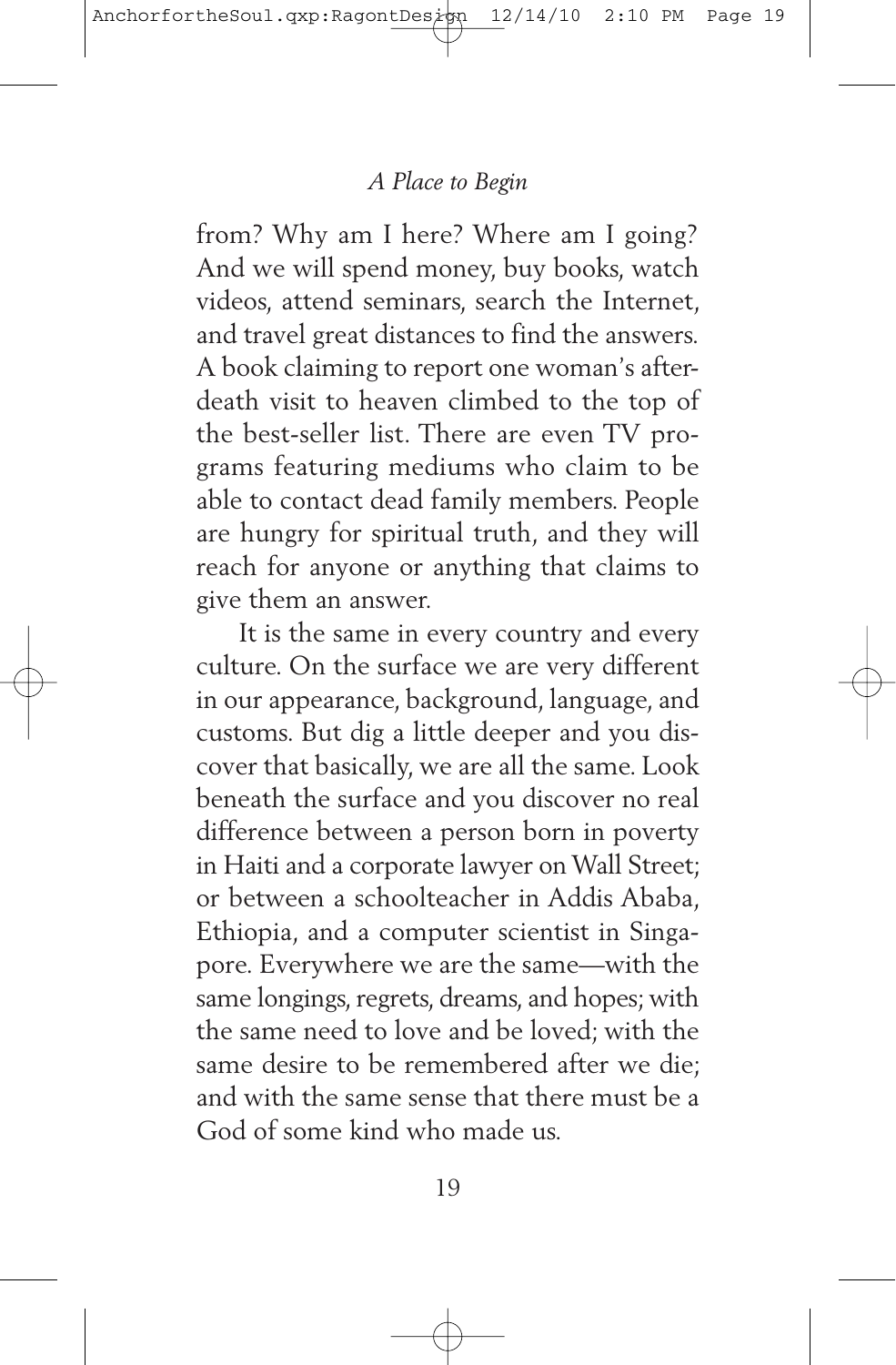We were made to know God, and we need to know Him. God designed us so that we would want to know Him—and then He guaranteed we wouldn't be happy unless He Himself fills the emptiness within. This brings us face-to-face with the famous statement that there is a "God-shaped vacuum" inside each person.We can turn to God, or we can fill the vacuum with idols of our own making or the evil spirits of our ancestors. Something in us drives us to seek ultimate meaning. That "something"is put there by God.Augustine, an ancient Christian theologian, gave us this frequently heard prayer:"You have made us for Yourself, and our hearts are restless until they find their rest in You."

## God's Desire— That We Should Know Him

The whole Bible demonstrates that God wants us to know Him. In a sense, that is the theme of the Bible—how God loved us, how we rebelled against Him, and how God set about rescuing people who had turned against Him. The story is clear enough. God sent prophets, priests, and messengers of various sorts. He sent His messages in writing. But we (all the people on earth) didn't want anything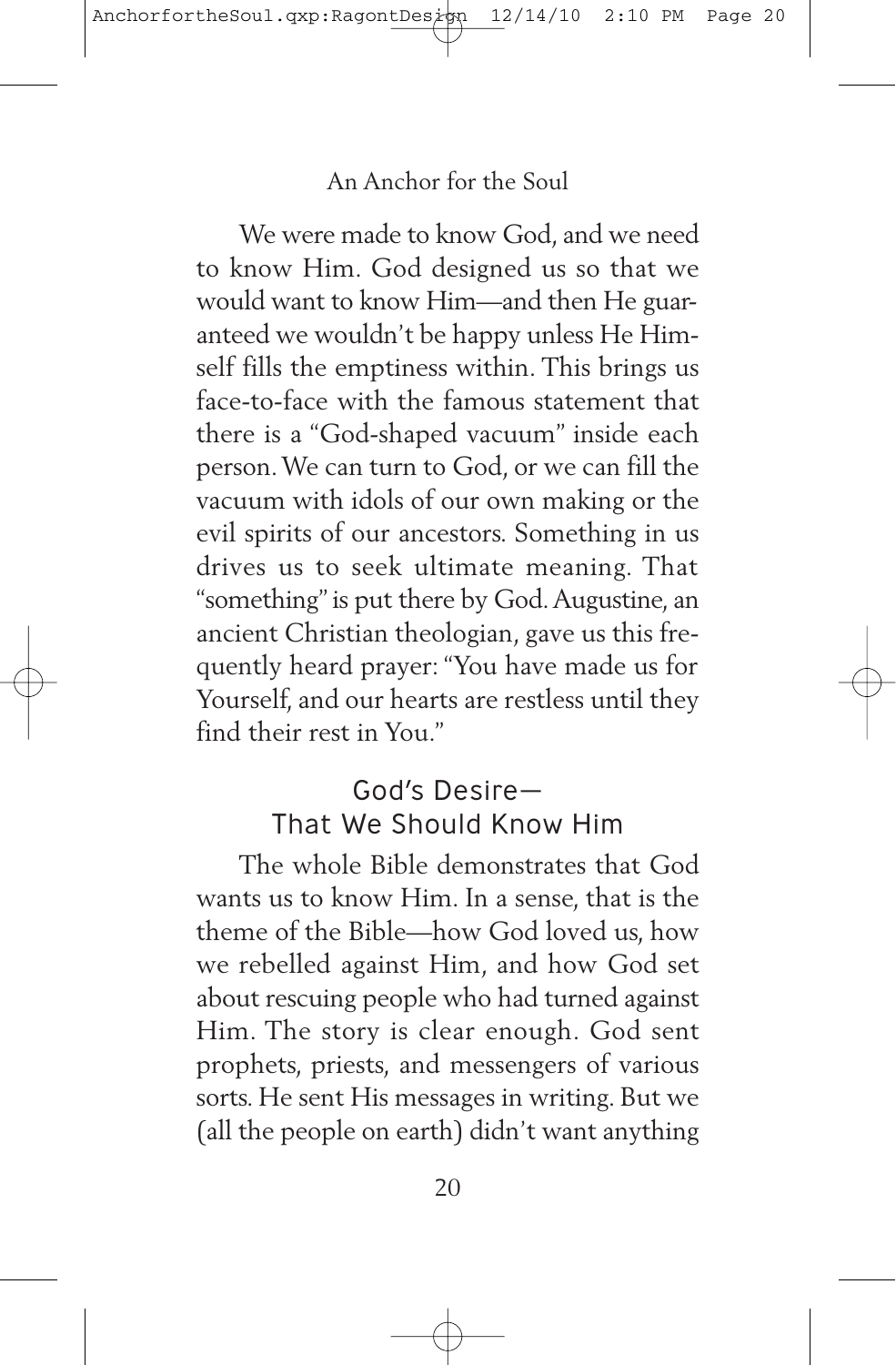to do with God. So we ignored His message and sometimes killed His messengers. Then He sent His Son, Jesus Christ, the ultimate expression of His love. And we killed Him, too. But through His death God made a way for each and every one of us to be forgiven.

Let's go back to the very beginning of the story for a moment. When God first created the world, He created Adam and Eve and made them "in his image" and "after his likeness." "So God created man in his own image, in the image of God he created him; male and female he created them"(Genesis 1:27).These simple phrases are full of meaning for us.We were made in God's image, which means there is something in us that corresponds to who God is.You and I were designed to know God personally. Dogs don't pray, birds don't worship, fish don't praise—but we do. Why? Because there is an awareness of God inside every human heart. It is this "God-consciousness" that makes us want to know God and makes us eager to find out why we exist.

## Father Hunger

But there's another part of the story. Ever since Adam and Eve sinned in the garden of Eden, that image of God within each of us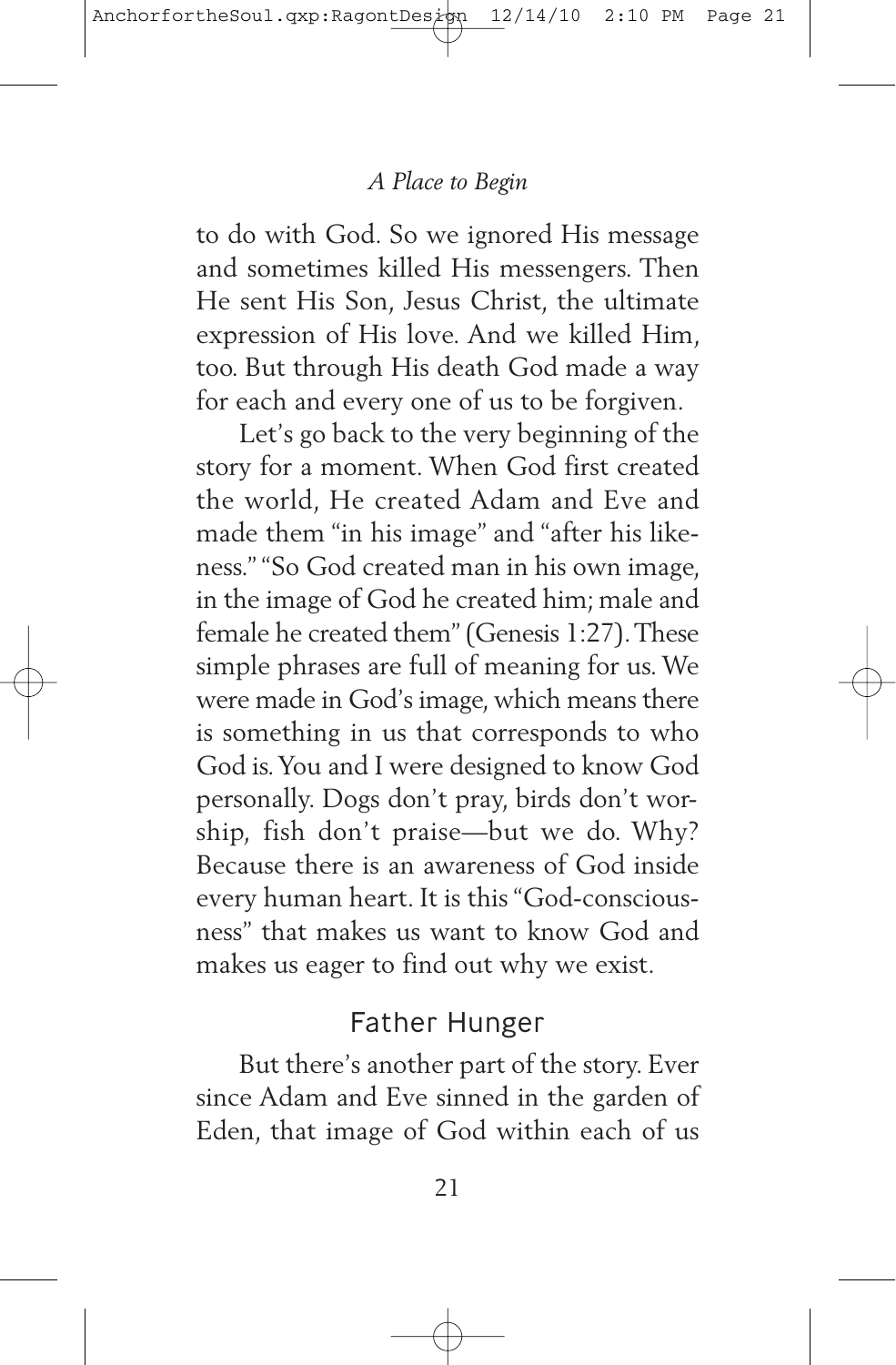has been distorted by sin. I picture a piece of paper with the words GOD'S IMAGE in huge letters. Before Adam and Eve sinned, that paper was clean and smooth. Now for all of us that paper is crumpled, dirty, and torn. But it is never completely destroyed. Despite all our failures, we still want to know God, and we still want to find meaning in life but just don't know where to look.

To use a very modern phrase, we are left with a kind of"Father hunger."That's a phrase used to describe children growing up in a family without a strong and loving father figure. He may have died or he may have abandoned his family. Or perhaps he was so busy he had no time for his family. Because he barely knows his children, they compete desperately for his little scraps of love and approval. Children growing up in a home like this desperately want a father, and sometimes they will look for someone (or something) to fill that void.

On a much larger scale, that's the story of all humanity. We were made to know God and we want to know Him, but our sin has separated us from God.As a result, we are left with a deep "Father hunger" that won't go away.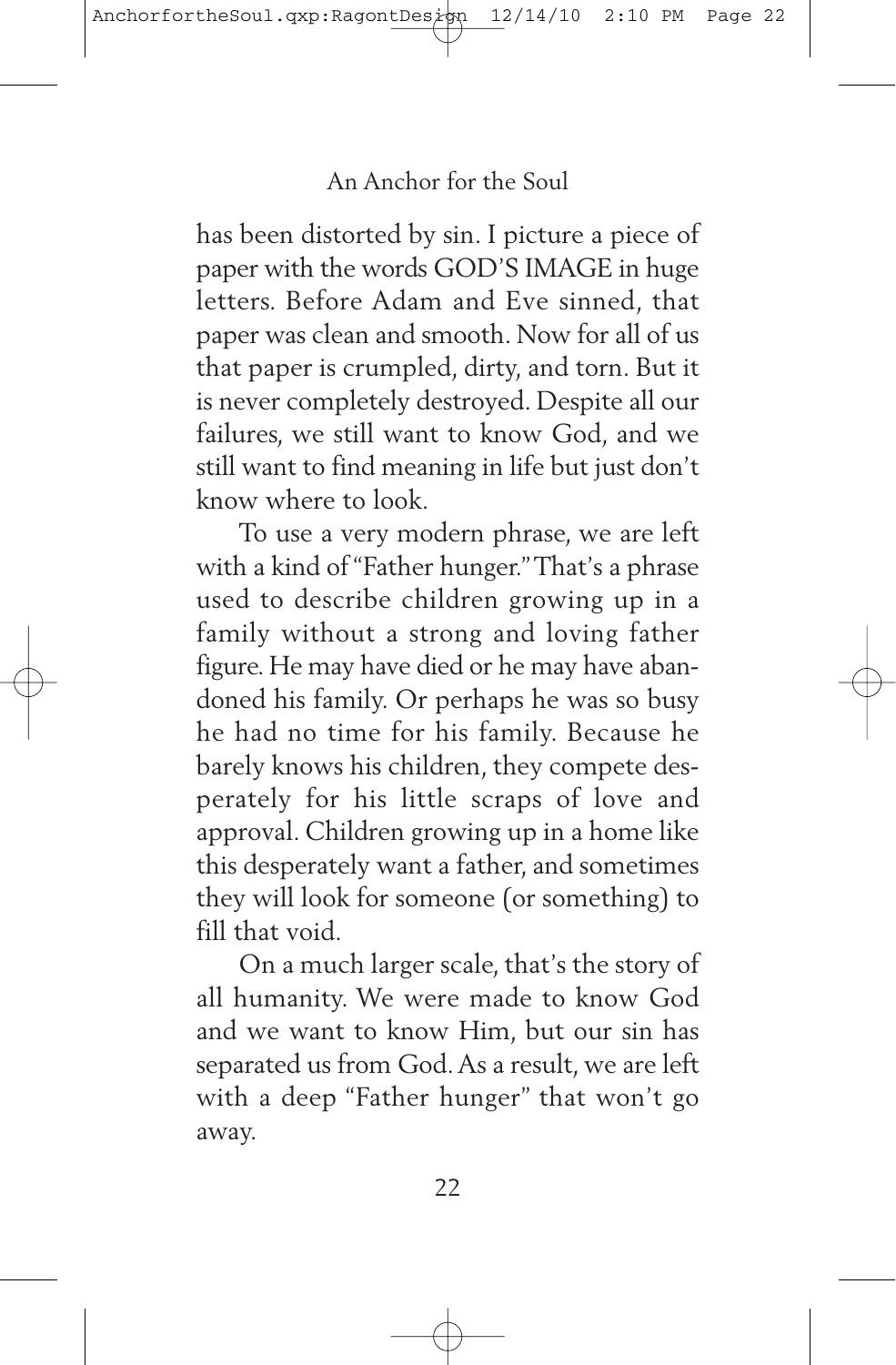Our Search in All the Wrong Places

So what do we do? We look for love in all the wrong places.We can illustrate this using a pen and a piece of paper. Draw a cliff on the right side of the paper and label it "God." On the left side draw another cliff and label it "Us." Label the gap in between with the word "Sin." That's the problem we all face. We're on one side, God is on the other, and our sin stands between God and us. Something deep inside tells us we belong on the other side with the God who made us. So we set out to build bridges across the great chasm.

Now draw lines that start on the "Us"side and move toward the "God"side, ending each line somewhere in-between the two cliffs. Each line represents a human "bridge" we build in our attempts to find our way back to God. One bridge is labeled "Money," another "Education," another "Good works," another "Sex," another "Power," another "Science," another"Success," another"Approval," another "Relationships," and another "Religion." You can make as many bridges as you like, but they never seem to reach the other side. Each one ends somewhere in the middle, illustrating the truth that you can never find God by starting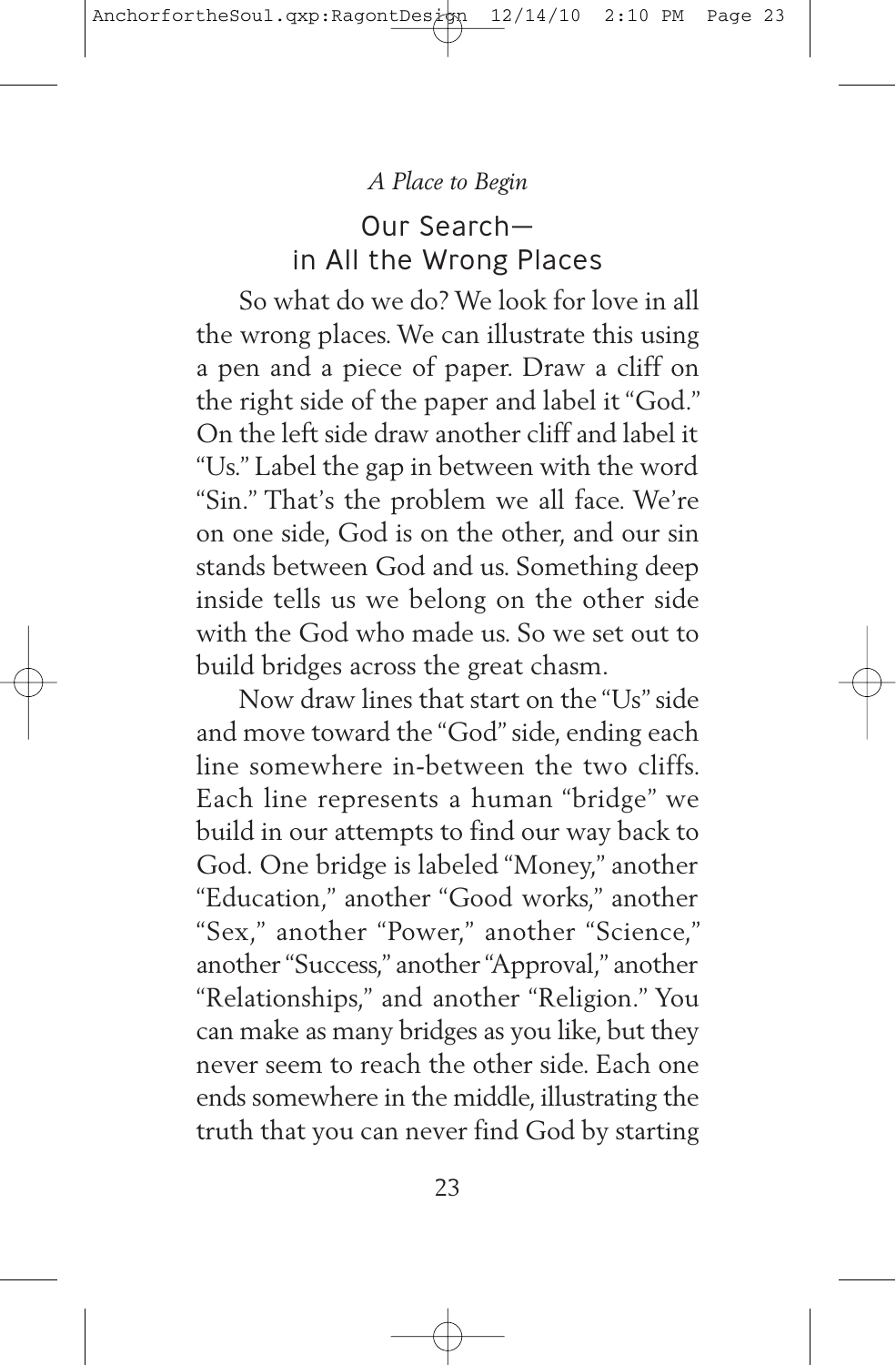where you are. No matter which road you take, you fall into the great chasm and end up being broken on the jagged rocks of reality.

That's what I mean by searching in all the wrong places. Nothing in this world can satisfy our longing because nothing in this world can lead us back to God. The answer we need must come from outside this world.

Three thousand years ago, a wise man named Solomon went on a search to find the key to the meaning of life. He recorded his findings in a book of the Bible called Ecclesiastes. In the first two chapters he tells about his grand experiment. He built buildings, planted vast gardens, tried the party scene, and built up a vast fortune. He gathered books and a great deal of human knowledge.Anything he wanted, he got for himself. Nothing was held back. He tried anything and everything in his search for meaning.

He reported his finding in three terse words:**"I hated life"** (Ecclesiastes 2:17).When nothing satisfies, when you've truly tried it all, when you can say with calm assurance, "Been there, done that" and you still feel the emptiness within, what do you do then? Solomon's conclusion could stand as an epitaph for every generation.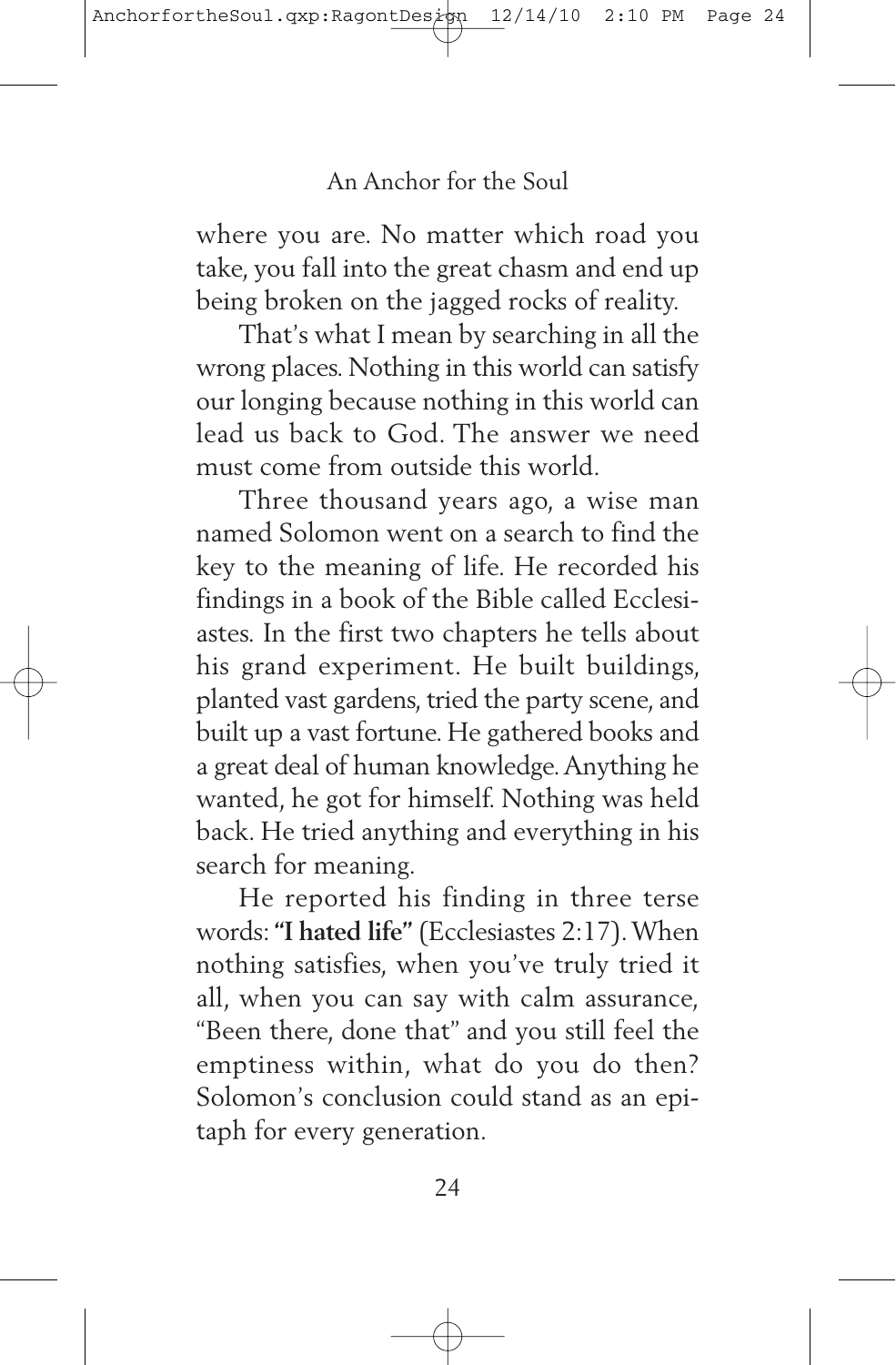Here is our problem in a nutshell.We were made by God to know God.There is a "Godshaped vacuum" inside each person that causes us to seek after the One who made us. Solomon reminds us in Ecclesiastes 3:11 that God "has put eternity in their hearts." Because we search in all the wrong places, we can never find Him. Our eternal longing for God is not fulfilled.

## God's Solution— He Has Made Himself Known

In the end we are left with this great truth: We can never know God unless He reveals Himself to us.Try as we might we always end up in the darkness, seeking a God we know is there but cannot seem to find. But God has not left us to live in darkness forever. He has revealed Himself in four primary ways:

- A. In creation—Everyone sees this.
- B. In the human conscience—Everyone has this.
- C. In His written Word, the Bible—Not everyone knows this.
- D. In His Son, Jesus Christ—Not everyone understands this.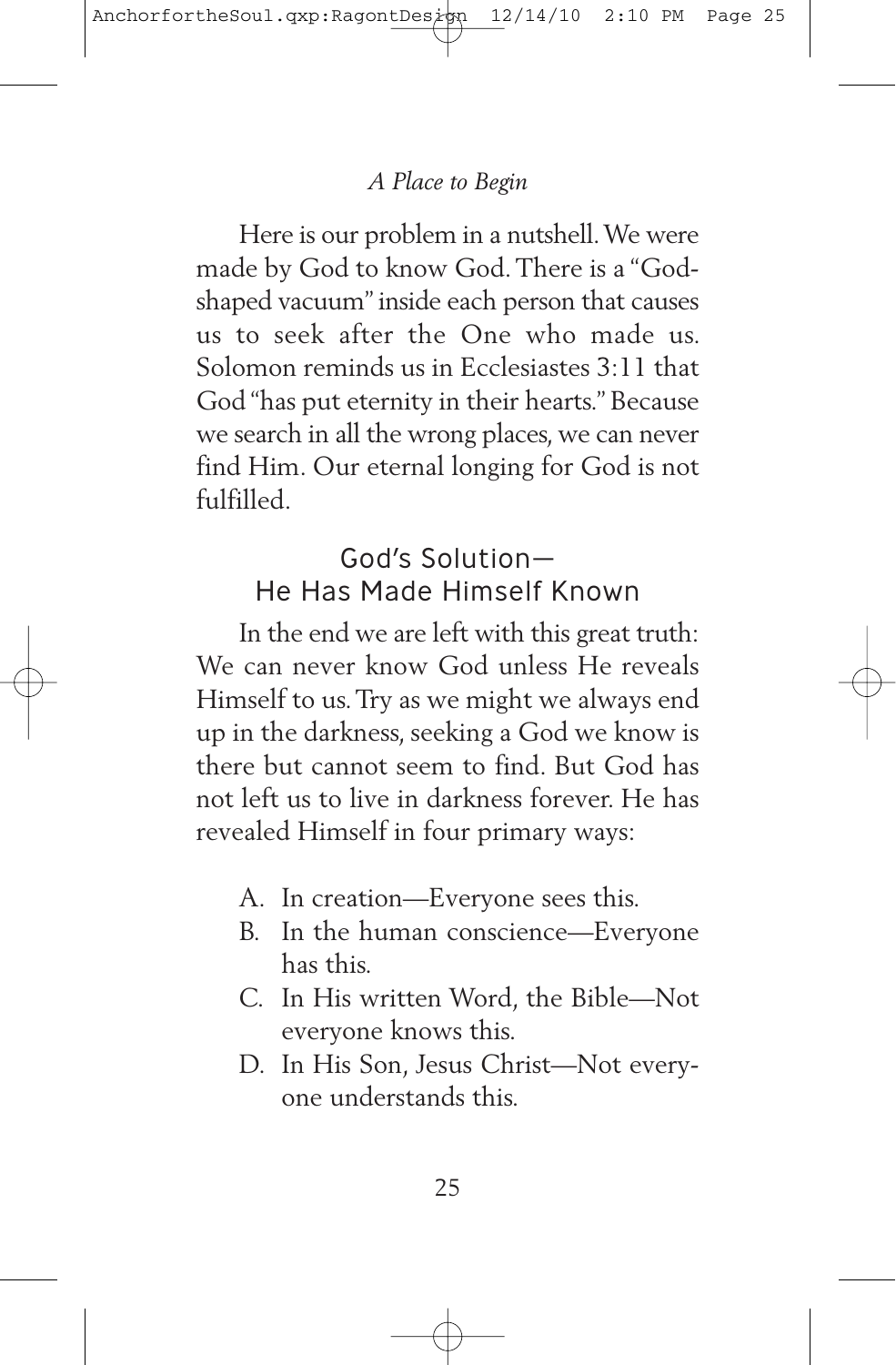The last revelation is the most important. Jesus is "God incarnate," that is, God clothed with human flesh.When Jesus walked on the earth, He was the God-man, fully God and fully man at the same time. Jesus is the supreme revelation of God. Jesus said, "Anyone who has seen me has seen the Father" (John 14:9).Jesus is the key to knowing God. If you want to know what God is like, look at Jesus.

## Some Facts about God

The Bible says a great deal about who God is and how He has revealed Himself. Here are six facts about God you need to know:

## 1. *He eternally exists in three persons*

The truth about God begins with the fact that He always exists as the Father, the Son, and the Holy Spirit. When we say that, we mean that the Father is God, the Son is God, and the Holy Spirit is God, but they are not three gods but only one God.The Father is not the Son, the Son is not the Spirit, the Spirit is not the Father, but each is God individually and yet they are together the one true God of the Bible. This is called the doctrine of the Holy Trinity.

Someone asked American statesman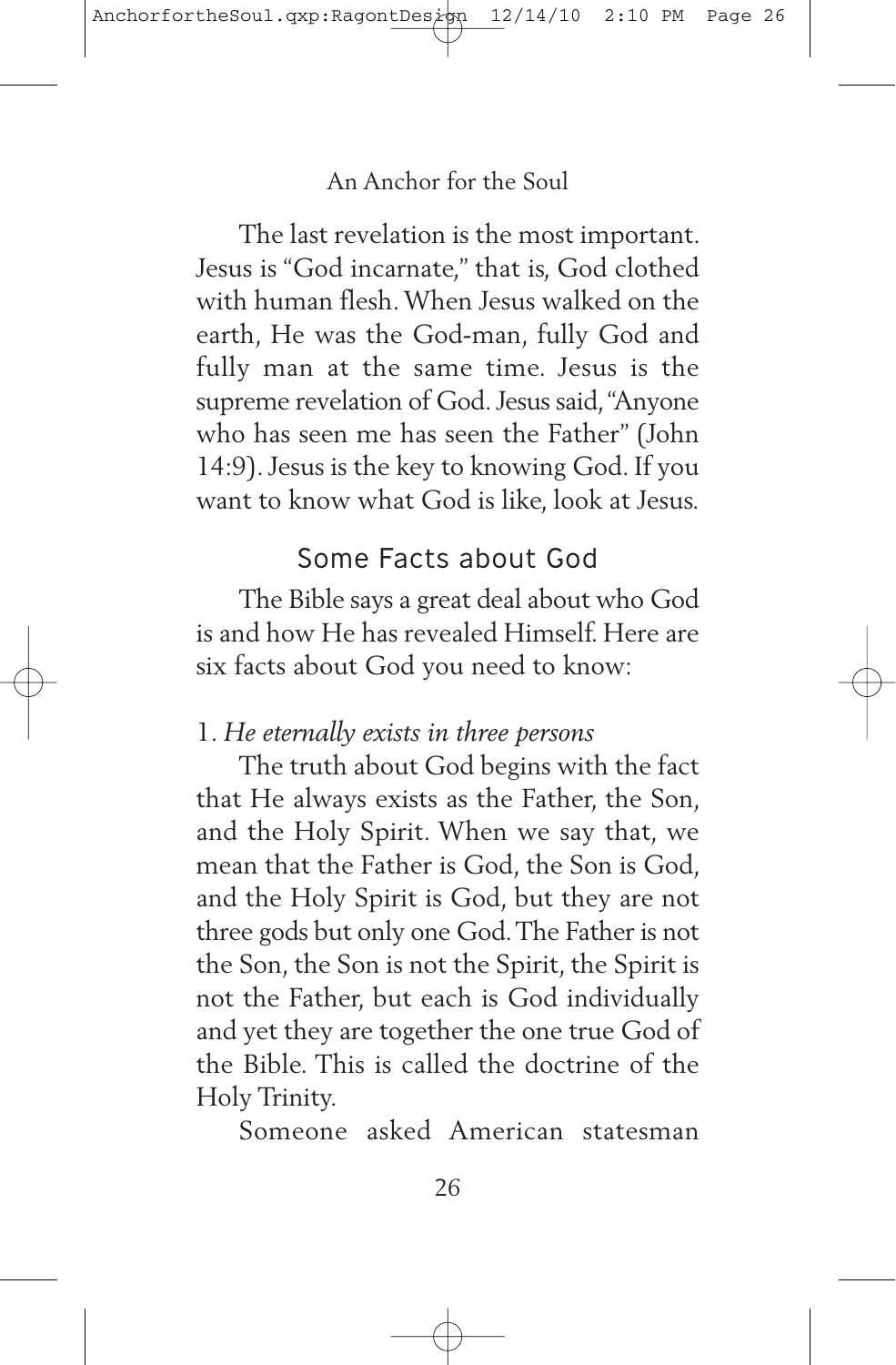Daniel Webster, "How can a man of your intellect believe in the Trinity?" "I do not pretend fully to understand the arithmetic of heaven now," he replied. That's a good phrase—the arithmetic of heaven.

The Trinity should cause us to bow in humility before a God who is greater than our minds could ever comprehend.We have a God who has provided everything necessary for our salvation. When we were lost in sin, our God acted in every person of His being to save us. The Father gave the Son, the Son offered Himself on the cross, and the Holy Spirit draws us to Jesus.

## 2. *He is the Sovereign Lord*

To call God "sovereign" means that He is the Ultimate Ruler of the universe. There is no one higher than He is. He answers to no one but everyone must one day answer to him. God is the purest, simplest, most basic being in the universe. He is a personal God—not an impersonal force. Because He is infinite, He is not subject to time, corruption, or decay. Because He is eternal, He is always present everywhere in the universe. He is the "unmoved mover,""the uncaused first cause,"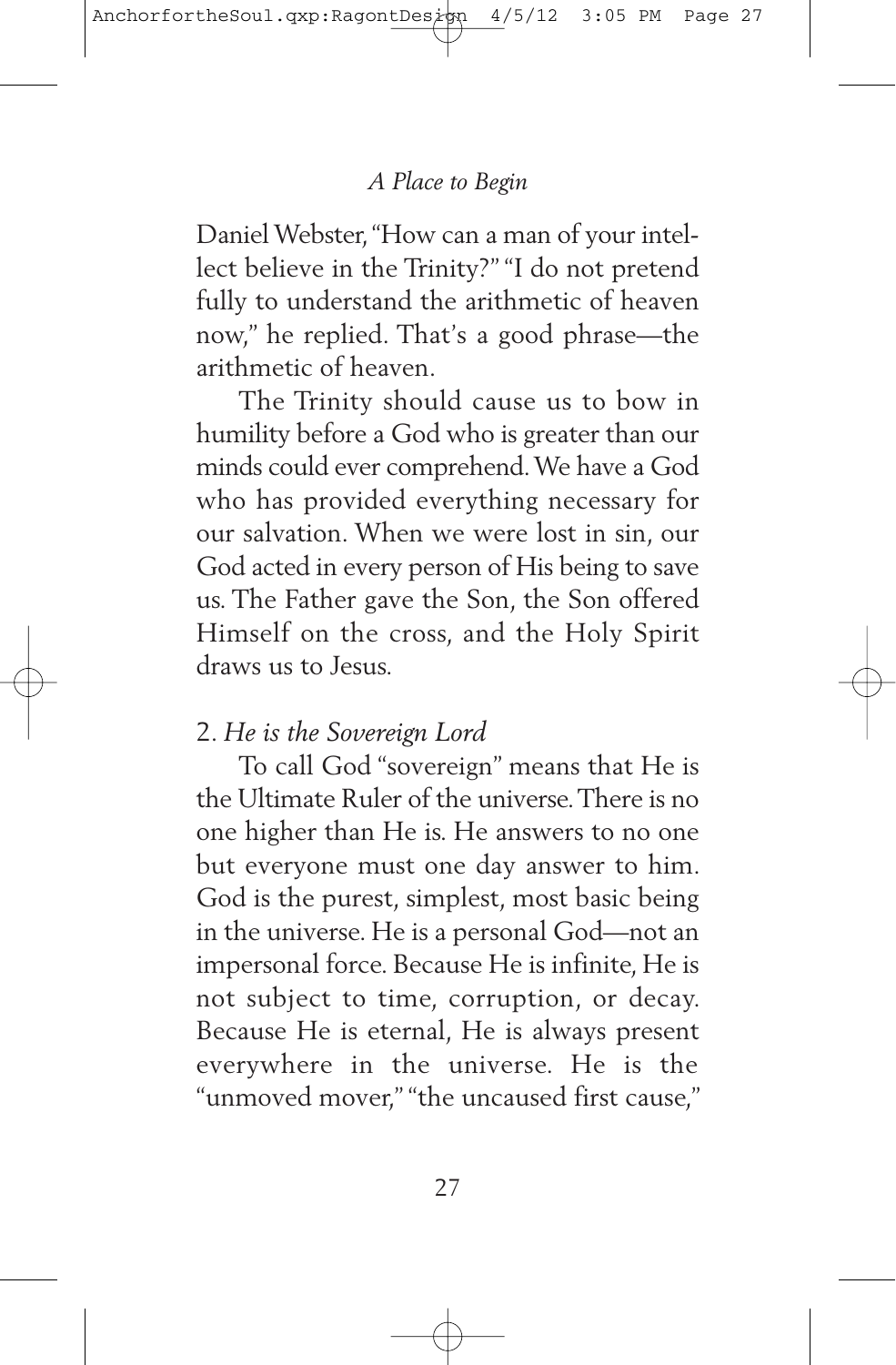and the source of all that is. He is the power behind all other power.

His character is unchanging—and therefore entirely dependable. What He says, He will do. Because He has the only truly "free will" in the universe, He does whatever He pleases, yet He never acts in an arbitrary fashion, but only in conformity with His own perfect character."Our God is in heaven; he does whatever pleases him" (Psalm 115:3).

God is holy, which means He is utterly pure, free from all evil, totally without blame or error. Holiness is what makes God God. He never lowers His standards, never compromises, and makes no "deals." All that He does is right, just, and good. "He is the Rock, his works are perfect, and all his ways are just" (Deuteronomy 32:4). There is no falsehood in Him or from Him. He makes the rules, and no one can object. He Himself is the final standard of right and wrong.Therefore, everything He says about you and me is true.

### 3. *He created all things*

God designed everything that is; He initiated creation and personally brought all things into being."In the beginning God created the heavens and the earth"(Genesis 1:1).The uni-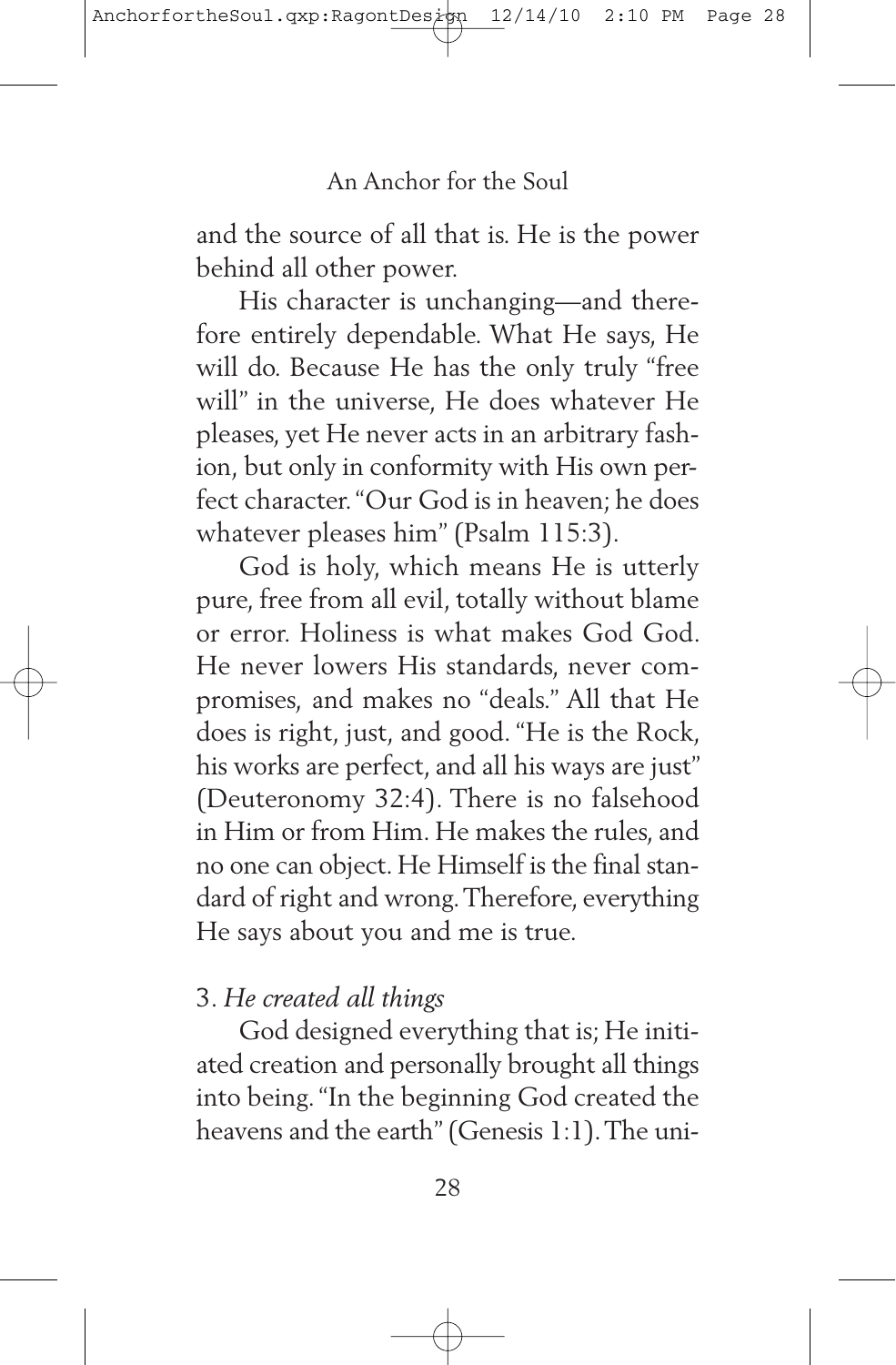verse did not happen by chance, accident, or by the random collision of cells. It is not the product of random evolution. God spoke and the universe came into being. He is so powerful that He is the source of all things—living and nonliving. All things were made by Him, and all things exist at this moment by His powerful word (Hebrews 11:3). This means that He personally created you, that you were put on this earth for a reason, and that the highest purpose of your life is to know the God who made you. Think about that for a moment.The God who can create anything created you! And He wants you to know Him personally.

## 4. *He made you in His image*

You were made to know God. Something in you truly wants to know the God who created you. That desire may be hidden deep within, or you may feel it burning inside you at this moment. Perhaps you have tried to cover it up or to satisfy your longings with the things of this world. But that doesn't work. You were made with desires that nothing in this world can satisfy. Only God can fill the hole in your heart. Only God can love you the way you long to be loved.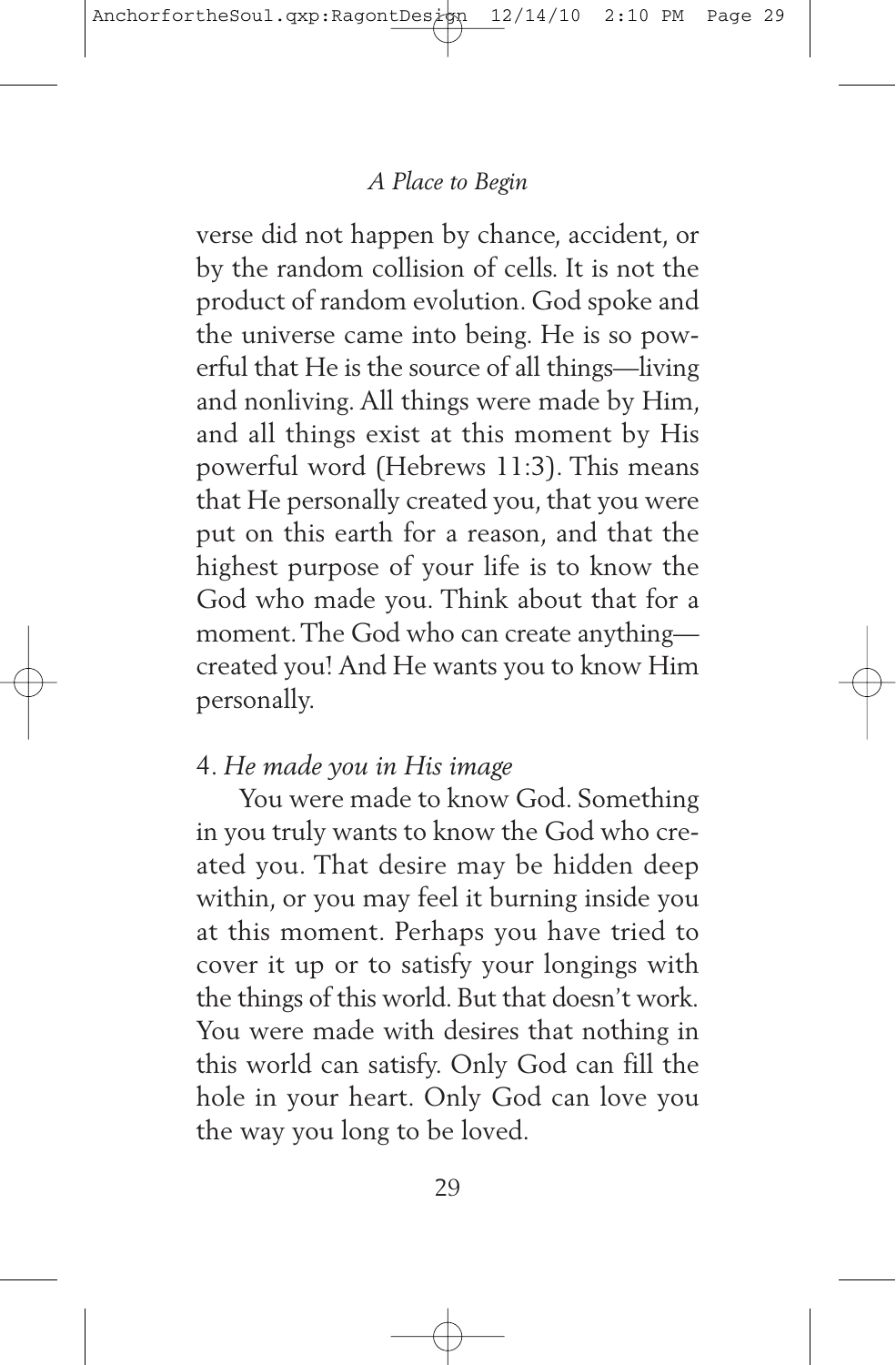### 5. *He knows all about you*

Theologians call this"omniscience," which simply means that God knows everything the past, the present, and the future. He is never caught by surprise by anything that happens anywhere in the universe. Nothing is hidden from Him. That includes your secret thoughts, your dreams, and your unfulfilled desires. He knows your words before you speak them and your thoughts before you think them. "Before a word is on my tongue you know it completely, O Lord" (Psalm 139:4). He knows where you were last night and who you were with. He knows the whole story of your life—the good, the bad, and the ugly. What about those secret things that no one else knows about? He knows them all, and He knows them completely.

#### 6. *He cares about you*

The Bible tells us that"God is love"(1 John 4:16). He is perfect, infinite, unconditional love. His love is freely given. It is not a reward for good behavior because no one can ever "earn" God's love.The greatest gifts in life are the ones we don't deserve. No gift could be greater than the love of God. The Bible declares that God loves the unlovely. We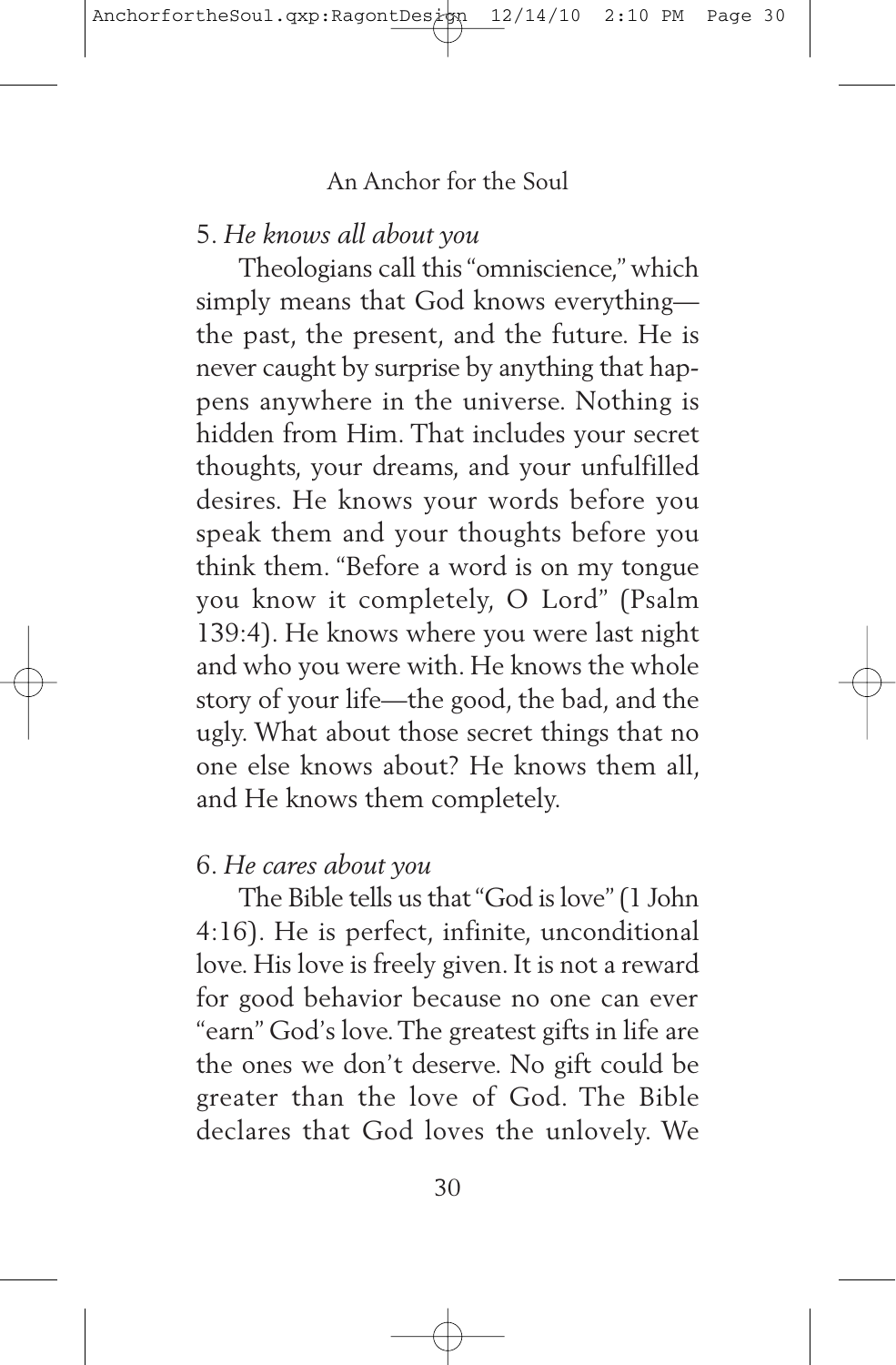shook our fists at God and sinned against Him. The amazing news is that God even loves His enemies (Romans 5:6–8).While we were sinners, God demonstrated His love by sending His Son to the earth to die for us.

We need to know a God who loves us like that.To miss knowing this God is to miss the central truth of the universe. It's like visiting Rome and seeing everything but St. Peter's Square. It's like traveling to Washington, D.C., and seeing everything but the White House. It's like going to Paris and seeing everything but the Eiffel Tower. Or it's like going to the Super Bowl and watching everything but the football game.

## The Only Thing that Matters Is God

Let's wrap up this chapter with a story about a young man I knew who was only twenty-six years old when he died. Although he grew up in a Christian home, during his teens and early twenties he went through a period of rebellion and spiritual searching. His life changed when the doctors discovered a brain tumor. Surgery brought a brief remission, but then the cancer returned.

As the months passed, his faith increased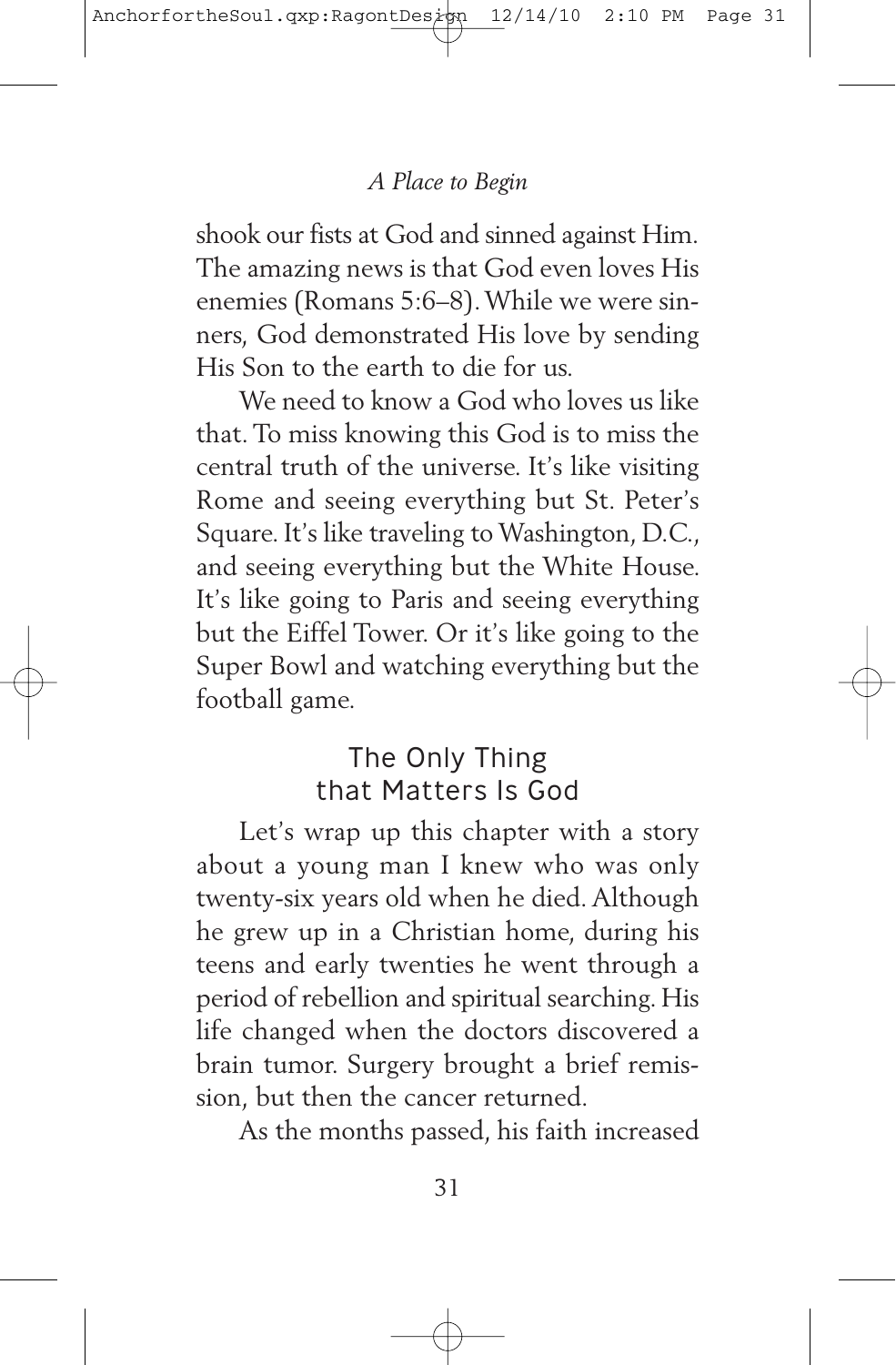even as his physical condition worsened. He began to seek the Lord as never before. The Word of God became sweet to him. He became very bold in sharing what God had done in his life, especially to his many friends. He asked God to use him to reach others so that he could point people to Christ, no matter how long he lived.

During the funeral, his younger sister talked about how much she loved him, how as a young girl she wanted to be like him, and how annoying he could be at times.Then the cancer came. She saw a difference so profound that it changed everything. Her brother had figured out what life is all about. Then she said this sentence: *Life is nothing without God.* He had shown her that it doesn't matter how long you live or how much money you have or even how well you do in your career. His faith at the end spoke one simple message: Life is nothing without God. She marveled that someone so young—her brother—had figured out the meaning of life. And she thanked him for leaving her with that allimportant truth: Life is nothing without God.

When I stood up to deliver the message a few minutes later, I didn't have to say very much. I simply repeated what she said one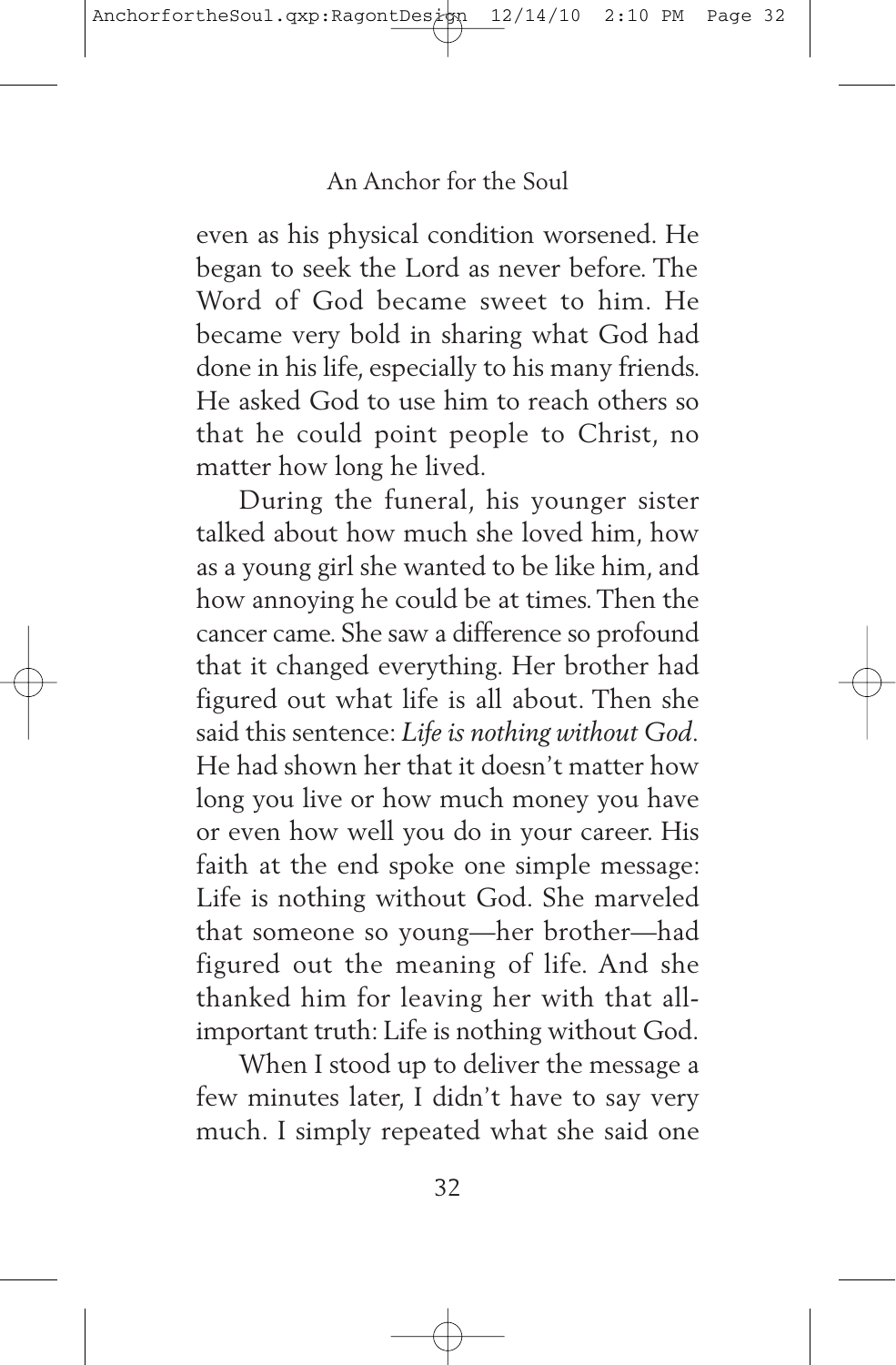more time: Life is nothing without God.

I then made this application. If you live for eighty years but don't discover that truth, you've missed the very reason for your own existence. If you should earn a million dollars—or \$10 million—and have hundreds of friends and the praise of your closest friends, if you have all that but don't figure out this basic truth, you're still in spiritual kindergarten.

Have you discovered what life is all about? Life is nothing without God. Everything else is just details. Knowing the God who made you is the most important thing in life. It gives meaning and purpose to everything else. If you don't know God, nothing else matters.

So the question we need to ask is this: Do you know God, and if you don't, would you like to know Him? The good news is, you can know Him. But before we can get to the good news, we have to face the bad news.And that's what the next chapter is all about.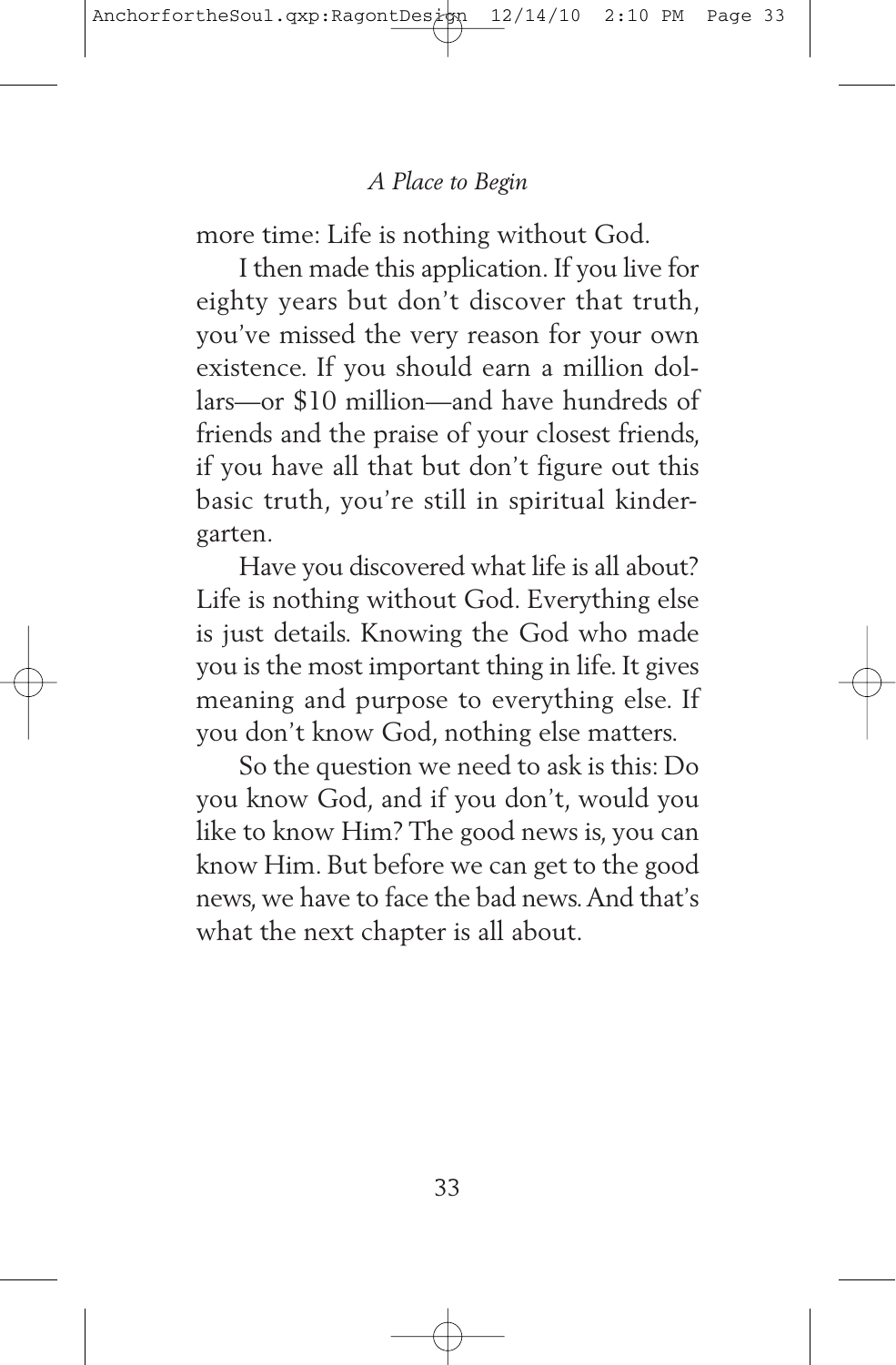## A TRUTH TO REMEMBER

*If you live for eighty years but don't know the God who created you, you've missed the very reason for your own existence.*

# Going Deeper

Which of the following best describes where you are on your spiritual journey right now?

\_\_\_\_Seeker

- \_\_\_\_Honest Doubter
- \_\_\_\_Frustrated Skeptic
- \_\_\_\_True Believer
	- \_\_\_\_Casual Onlooker
- **Spiritual but Not Religious**
- \_\_\_\_Former Believer
	- \_\_\_\_Mostly Confused
- \_\_\_\_Hopelessly Lost